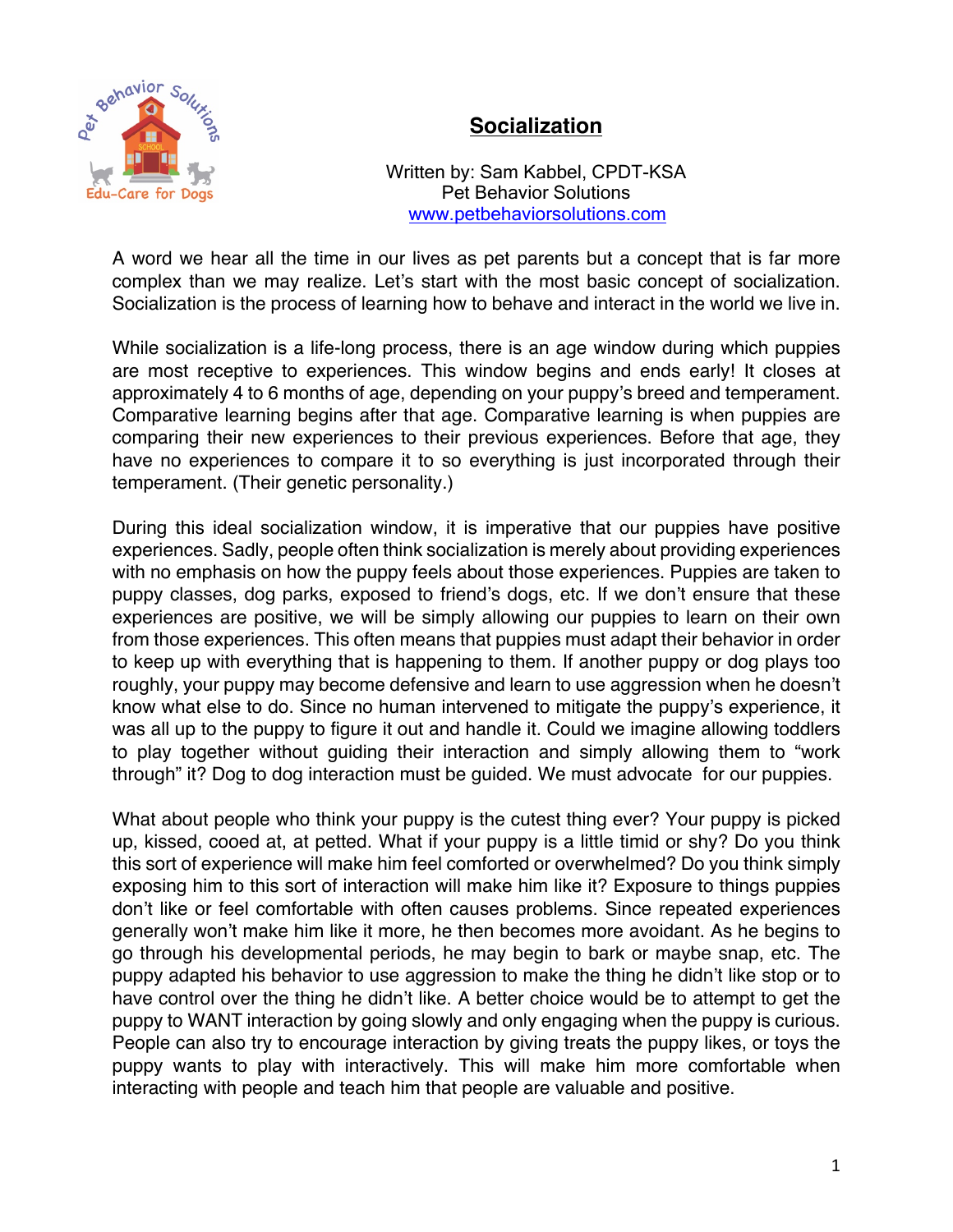Let's look at the formal definition of socialization and social behavior:

Socialization is the process of learning to behave in a way that is acceptable to society. Social behavior is about living in communities with others. Most people think socialization is about playing with other dogs and meeting all sorts of people. While those are some of the many elements of what socialization is, it is not the full picture at all.

Here are all the broad elements of what socialization includes with dogs:



- § **How to behave around people.** (Family, friends, strangers, workers, vets, groomers, children, in the home, in public, etc.)
- § **How to behave around other dogs.** (Friends, familiar dogs, unfamiliar dogs, on leash, off leash, etc.)
- **How to behave around other animals.** (Cats, small animals, animals in the house, animals in the environment, etc.)
- § **How and when to be neutral – how and when to interact**. (People, dogs, animal, environment, etc.)
- § **How to respond to conflict.**
- § **How to read cues from situations.**
- § **How to transition from instinct to reasoning.**
- **How and when to play.** (People, familiar dogs, unfamiliar dogs, aggressive dogs, neutral dogs, children, other animals, etc.)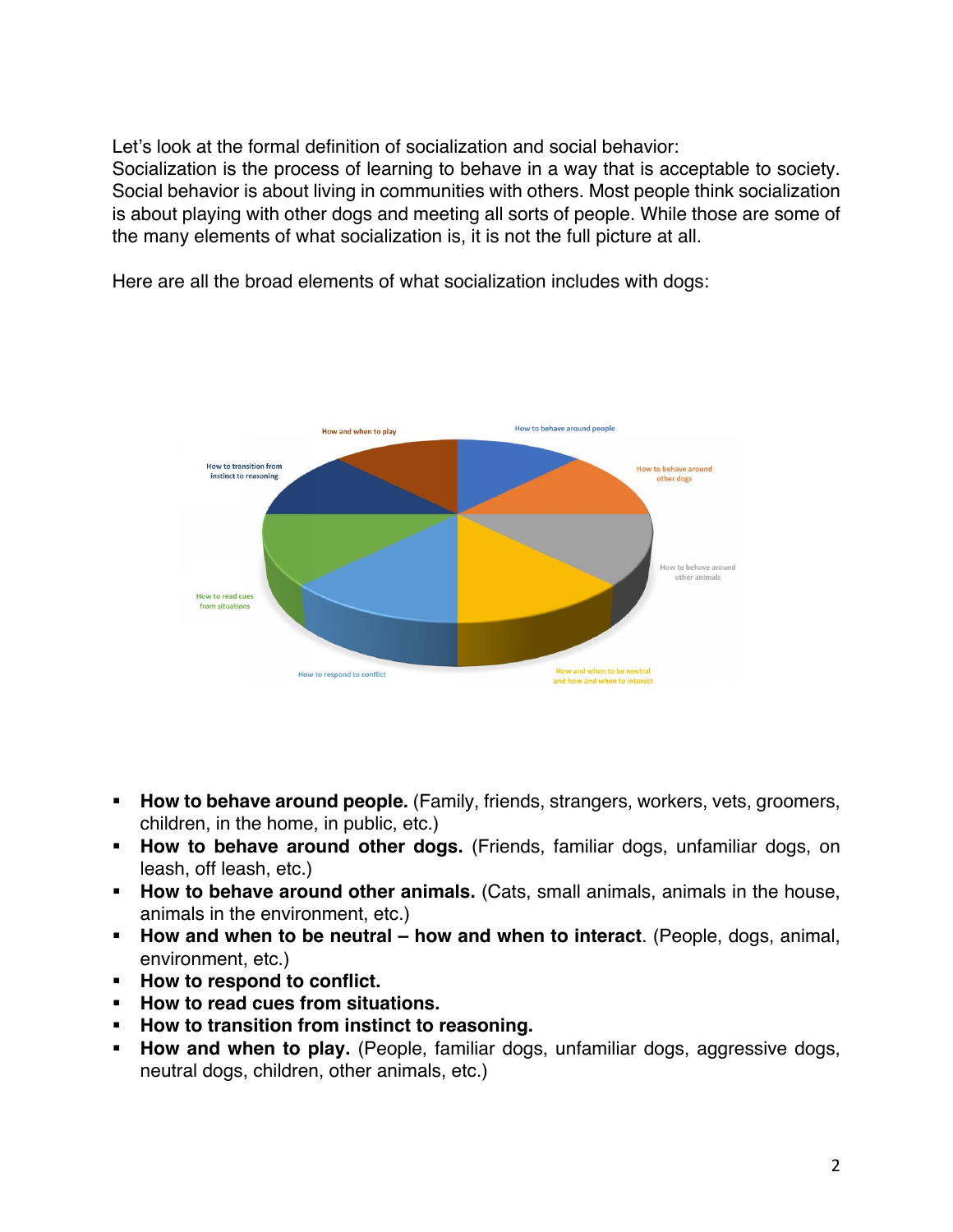It is important to socialize our dogs and guide their behavior for the world in which they will be living. The more experiences they have in which they learn how to behave, the better. Think about the world in which your puppy will be living. Will he go for walks? Will he be taken to public places? Will he be exposed to strangers entering his home? What about veterinarians and groomers? Will he be exposed to other dogs? What about cats and other small animals? Will he ever encounter children? Will he travel with you? What are your expectations of his behavior? How are you guiding him to have the skills necessary to be in those situations? These are just a few of the questions you should ask when you are preparing to socialize your puppy.

What about adult dogs? Are they still capable of socialization? Yes, but it is different for them. If your adult dog does not like other dogs, you cannot simply enroll him in a dog day care for exposure and expect that he will be properly socializing. Will exposure alone change these dog's preferences? These dogs often need systematic, guided socialization because they are later in their development. Their current experiences are being compared to their previous experiences (i.e., comparative learning). If their previous experiences were absent, limited, or negative - the new experiences need to be something THE DOG interprets as positive. It isn't enough for US HUMANS to think the experiences should be positive to our dog. Often, after that ideal socialization window has occurred and maturation has settled in, preferences are hard to change. While socialization is a life-long, fluid process - big changes are not likely. As dog's mature, we are only able to move that "preference needle" a little to one side or the other. We are not likely to make drastic changes to their likes and dislikes.

Socialization is a life-long process because puppies, like humans, go through various developmental periods throughout their life.

- When we are very young, we are experiencing things for the first time.
- As we mature, we compare our current experiences to our previous experiences.
- **•** As we become socially mature, we begin to take control of our experiences based on our learning as to how we were affected by those experiences.
- As adults, we begin to discern what we can and should control with what isn't worth our energy as well as how to control those things.
- As we become mature adults, we are more settled in our personalities and tend to be more reasoned in our thinking and new experiences occur less often. (Been there, done that.) However, with the wisdom of life, new experiences can be easier to incorporate. The more extensive our socialization, the easier it is to incorporate new experiences. The more limited our socialization, the less likely we will have the skills to adapt.

Socialization is an over-used, very misunderstood term. It is a very broad concept about how your dog behaves in the world he lives in. Like children, dogs need to be guided in their experiences. Our pets are lucky enough to have human families to advocate for them. Unlike their ancestors, pets don't have to worry about how to get food and how to escape death. The more we teach, train, guide, and advocate our dogs, the more they